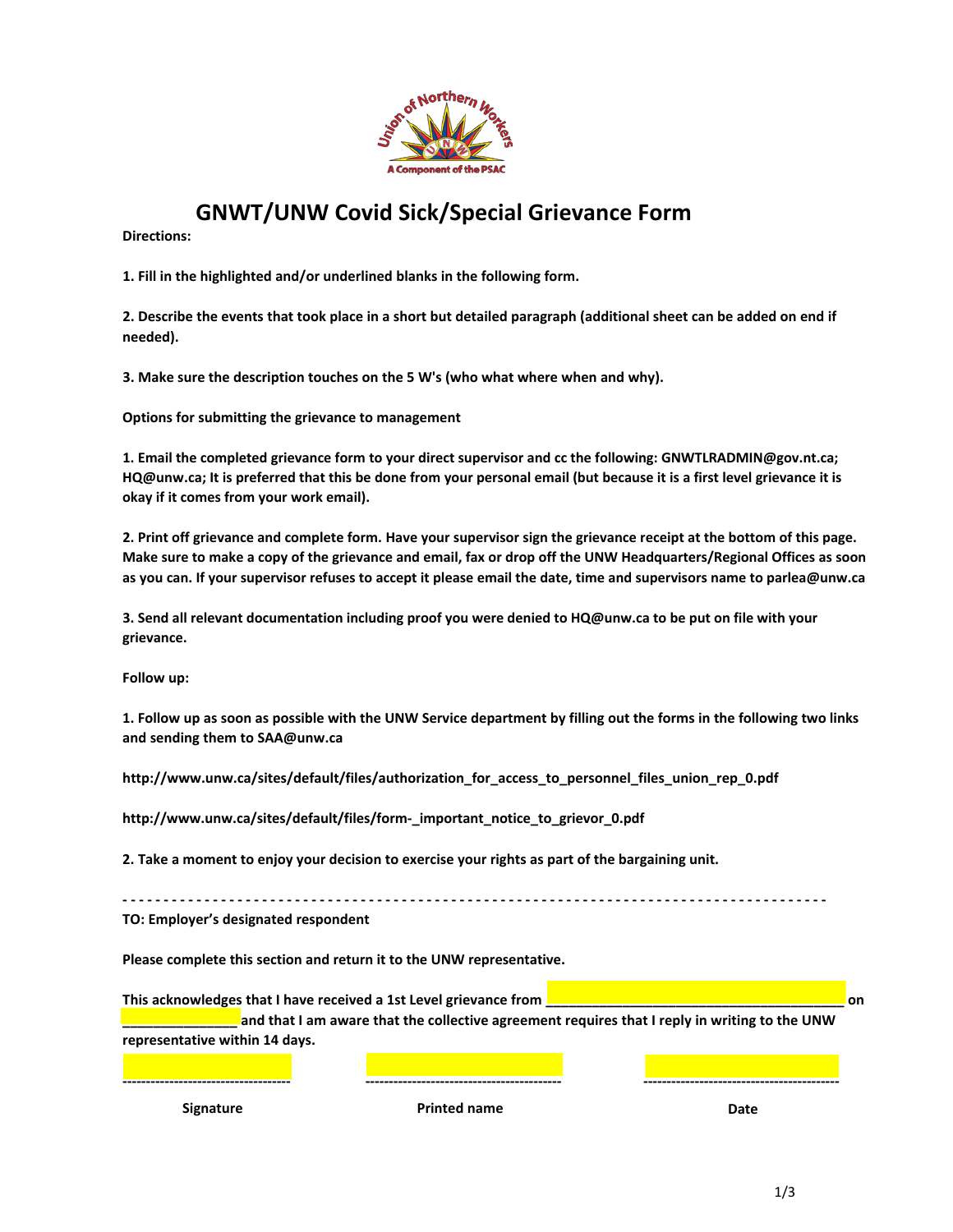

| lDate∙ |  |
|--------|--|
|        |  |

To:

Mr/Ms,

## **Re: Grievance- Leave**

The Union of Northern Workers hereby files this First Level grievance on behalf of Mr/Ms. accordance with Article 37 of the Collective Agreement. The Employer is in violation of Articles 1, 3, 18, 19, 20, 40, 37, and any other related Articles of the Collective Agreement, pertinent Legislation, and/or Regulations, Policies and past practices.

The Union of Northern Workers alleges that the Employer is in violation of the Letter of Understanding concerning COVID-19 Special and Sick Leave provisions. On or around April 1st, 2022 the employer offended the Collective Agreement by imposing a unilateral rule that COVID-19 Sick Leave and Special Leave Codes would no longer be available to bargaining unit employees.

Below you will find details on which days I was denied the appropriate leave for and a short description of the events leading to this grievance:



Additional information may be attached on a separate page.

The union specifically asserts that other issues may present and it places the Employer on notice that as the union becomes aware of such it shall put the Employer on notice, either through the process of this grievance up to the point of referral to arbitration or through the filing of a further grievance. The union maintains that where those other issues are so determined the union does not regard itself restricted.

If you would like to discuss please feel free to give me a call or contact me via email,

Sincerely,

\_\_\_\_\_\_\_\_\_\_\_\_\_\_\_\_\_\_\_\_\_\_\_\_\_\_\_